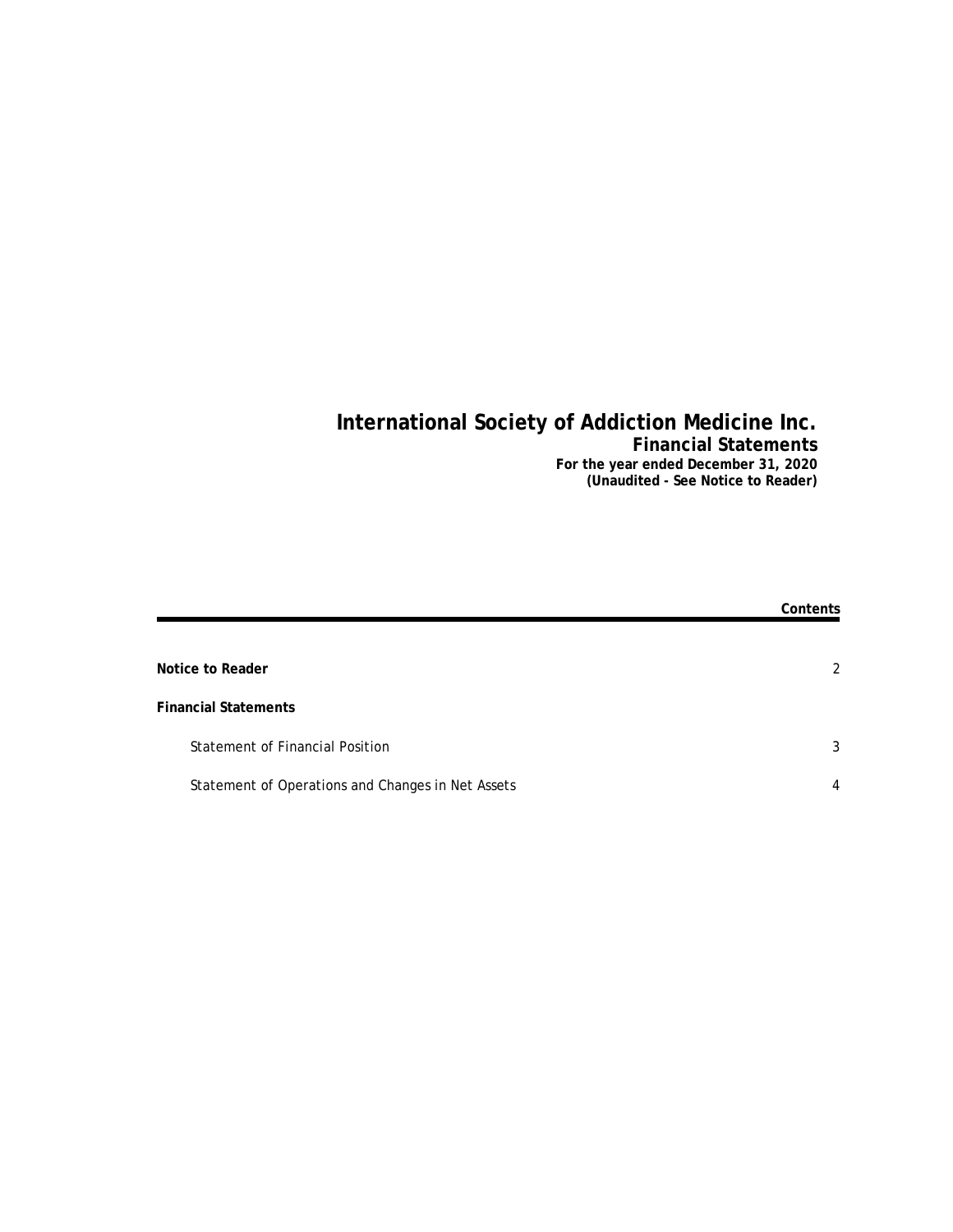

Tel: 403 266 5608 Fax: 403 233 7833 **www.bdo.ca**

BDO Canada LLP 903 – 8th Avenue SW, Suite 620 Calgary AB T2P 0P7 Canada

**Notice to Reader**

On the basis of information provided by management, we have compiled the statement of financial position of International Society of Addiction Medicine Inc. as at December 31, 2020 and the statement of operations and changes in net assets for the year then ended.

We have not performed an audit or a review engagement in respect of these financial statements and, accordingly, we express no assurance thereon.

Readers are cautioned that these statements may not be appropriate for their purposes.

BDO Canada LLP

Chartered Professional Accountants

Calgary, Alberta June 8, 2021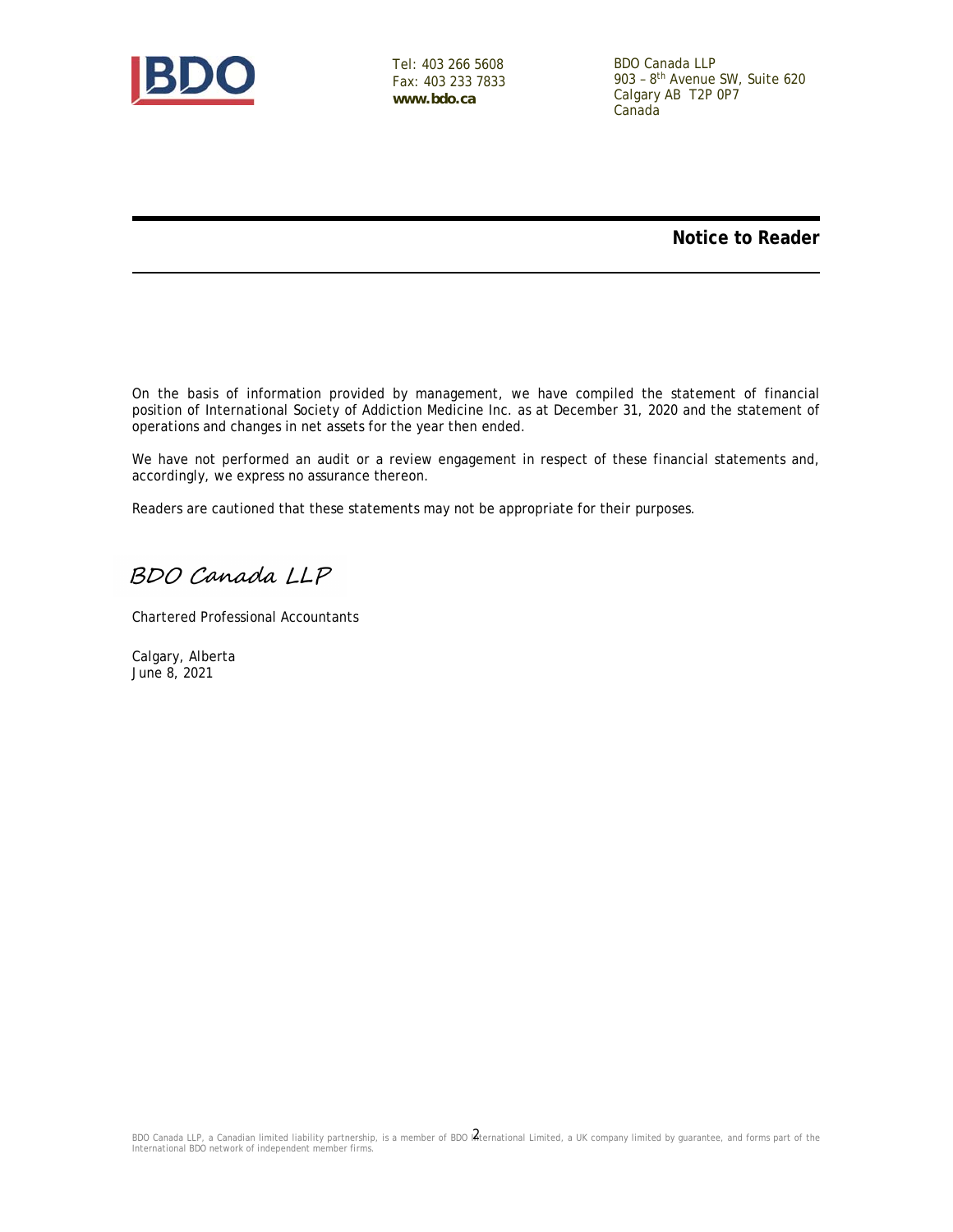## **International Society of Addiction Medicine Inc. Statement of Financial Position (Unaudited - See Notice to Reader)**

| December 31                                                              |     | 2020              | 2019                   |
|--------------------------------------------------------------------------|-----|-------------------|------------------------|
| Assets                                                                   |     |                   |                        |
| Current<br>Cash<br>Prepaid expenses                                      | \$  | 307,554           | \$<br>263,129<br>6,962 |
|                                                                          |     | 307,554           | 270,091                |
| Equipment                                                                |     | 2,372             | 1,846                  |
|                                                                          | \$  | 309,926           | \$<br>271,937          |
| Liabilities and Net Assets                                               |     |                   |                        |
| Current<br>Accounts payable and accrued liabilities                      | \$. | 3,600             | \$<br>3,600            |
| Net assets<br>Unrestricted net assets<br>Internally restricted net asset |     | 222,355<br>83,971 | 203,790<br>64,547      |
|                                                                          |     | 306,326           | 268,337                |
|                                                                          | \$  | 309,926           | \$<br>271,937          |